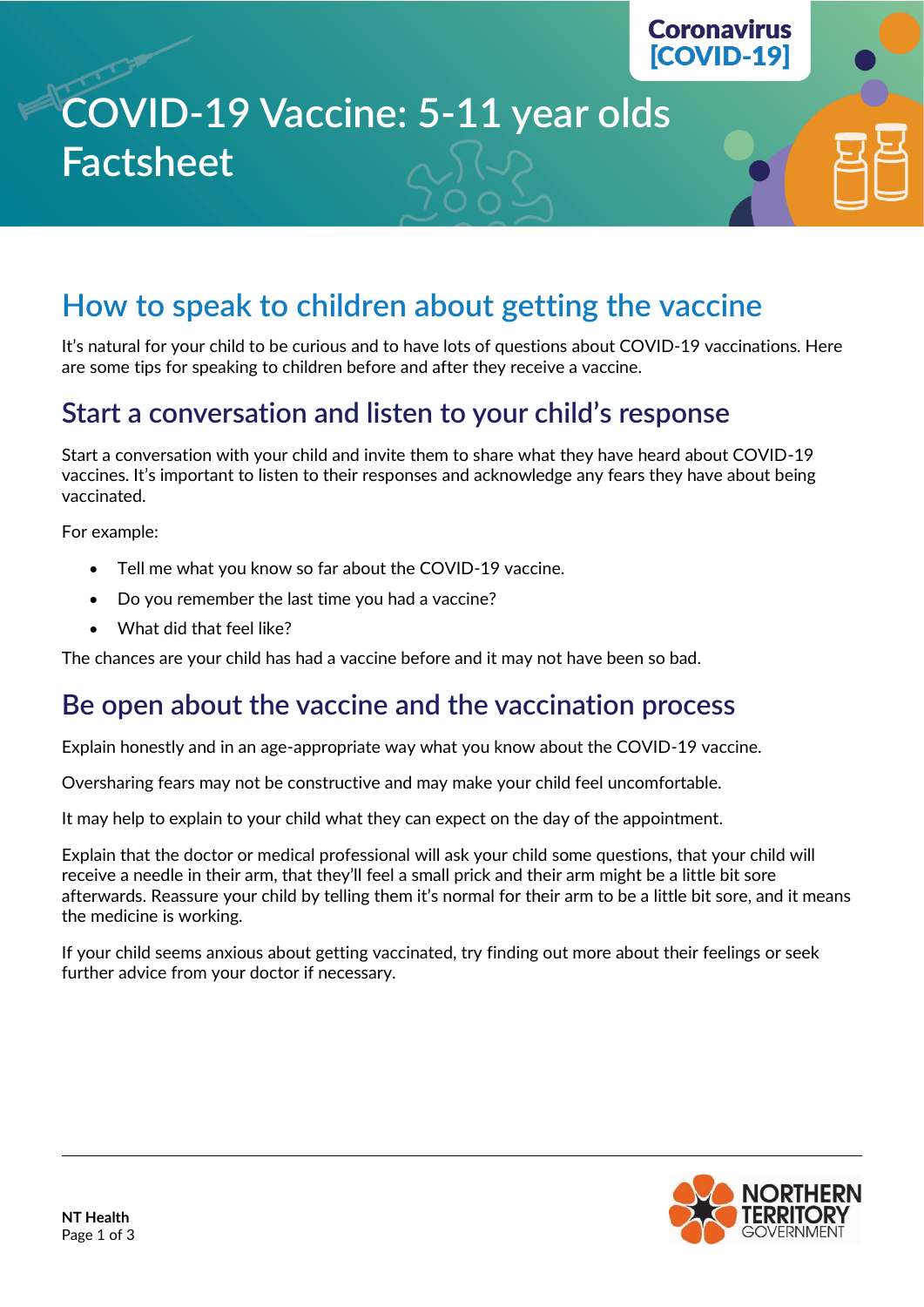## **Answer your child's questions**

Have some child-friendly responses ready for any questions your child might have. Here are some of the key questions and answers that might help in this conversation:

**What is a vaccine?**

A vaccine is a medicine that helps people fight a virus if they come in contact with it.

It can stop people from getting very sick.

**Why do I need to be vaccinated?**

The COVID-19 vaccine is a safe way to protect you, your family, and your friends from getting sick.

Use real examples, such as protecting the child's grandparents, and being able to get back to school and back to team sports if you think this will help.

**How do vaccines work?**

Vaccines work by teaching your body how to fight illness.

**Is the vaccine safe?**

Vaccines are very safe. In Australia, they have been tested thoroughly by an agency that makes sure all medicines are safe. They would not be given to people if they were not safe.

### **Fear of needles**

If your child is afraid of needles, be prepared with some distractions. Bring along your child's favourite toys or books to create a positive experience and distraction.

It may help your child to attend a smaller, more familiar location, such as their GP clinic. Large vaccination sites may be loud and busy and increase distress.

Let your provider know in advance if your child is afraid of needles so they can set aside enough time and make sure the process is not rushed or forced.

#### **Side effects to the vaccine**

Your child may experience some side effects after vaccination. Side effects are normal and a good sign that the vaccine is working. Common reactions to vaccination include:

- pain or swelling at the injection site
- tiredness
- headache
- muscle pain
- joint pain